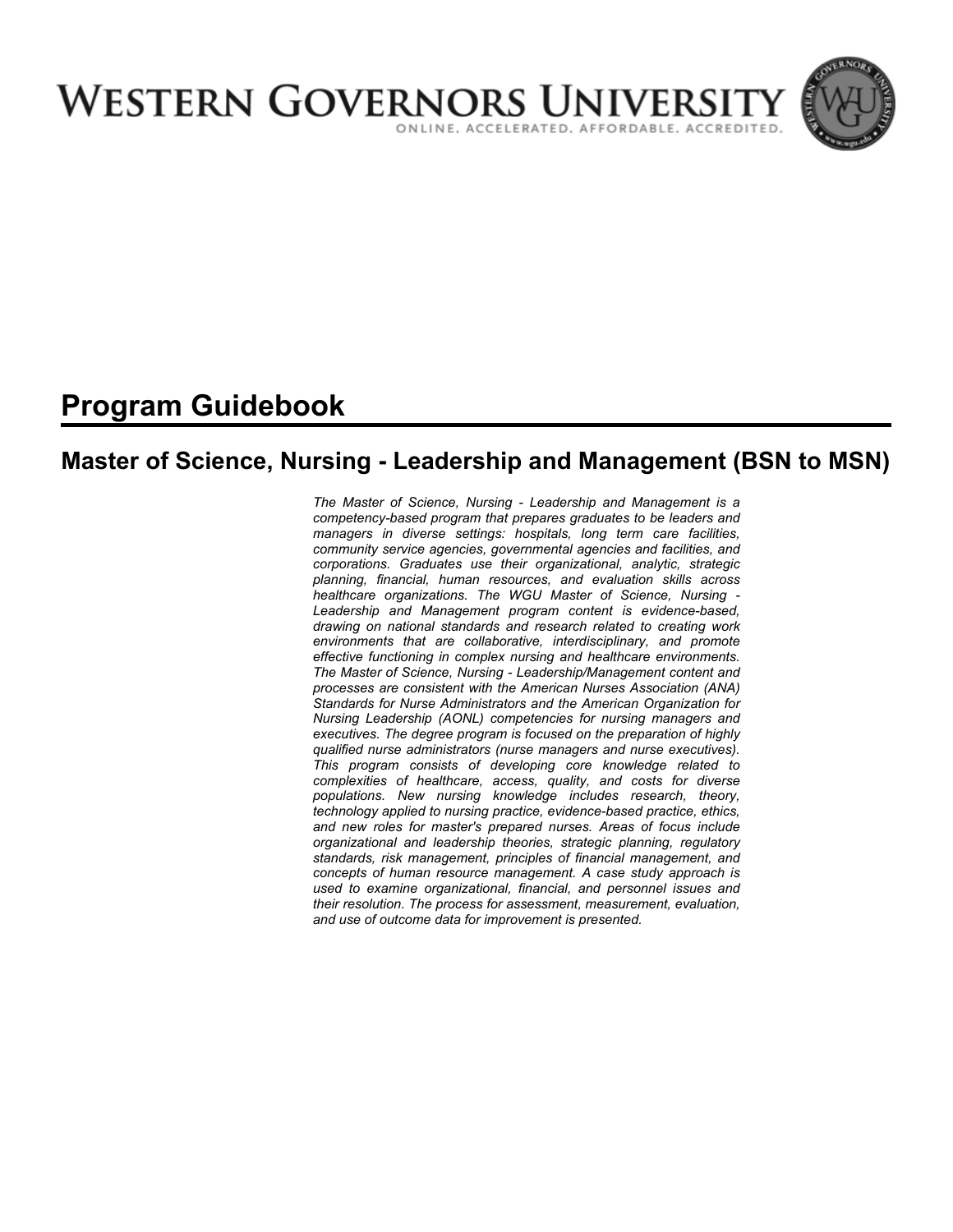# **Understanding the Competency-Based Approach**

Practically speaking, how do competency-based programs like those offered at Western Governors University (WGU) work? Unlike traditional universities, WGU does not award degrees based on completion of a certain number of credit hours or a certain set of required courses. Instead, you will earn your degree by demonstrating your skills, knowledge, and understanding of important concepts.

Progress through a degree program is governed not by the amount of time you spend in class but by your ability to demonstrate mastery of competencies as you complete required courses. Of course, you will need to engage in learning experiences as you review competencies or develop knowledge and skills in areas in which you may be weak. To help you acquire the knowledge and skills you need to complete your courses and program, WGU provides a rich array of learning resources. Your program mentor will work closely with you to help you understand the competencies required for your program and to help you create a schedule for completing your courses. You will also work closely with course instructors as you engage in each of your courses. As subject matter experts, course instructors will guide you through the content you must master to pass the course assessments.

The benefit of this competency-based system is that enables students who are knowledgeable about a particular subject to make accelerated progress toward completing a degree, even if they lack college experience. You may have gained skills and knowledge of a subject while on the job, accumulated wisdom through years of life experience, or already taken a course on a particular subject. WGU will award your degree based on the skills and knowledge that you possess and can demonstrate—not the number of credits hours on your transcript.

## **Accreditation**

Western Governors University is the only university in the history of American higher education to have earned accreditation from four regional accrediting commissions. WGU's accreditation was awarded by (1) the Northwest Commission on Colleges and Universities, (2) the Higher Learning Commission of the North Central Association of Colleges and Schools, (3) the Accrediting Commission for Community and Junior Colleges of the Western Association of Schools and Colleges, and (4) the Accrediting Commission for Senior Colleges and Universities of the Western Association of Schools and Colleges. The university's accreditation status is now managed by the Northwest Commission on Colleges and Universities (NWCCU), which reaffirmed WGU's accreditation in February February 2020. The WGU Teachers College is accredited at the initial-licensure level by the Council for the Accreditation of Educator Preparation (CAEP) and by the Association for Advancing Quality in Educator Preparation (AAQEP). The nursing programs are accredited by the Commission on Collegiate Nursing Education (CCNE). The Health Information Management program is accredited by the Commission on Accreditation for Health Informatics and Information Management Education (CAHIIM). The College of Business programs are accredited by the Accreditation Council for Business Schools and Programs (ACBSP).

### **The Degree Plan**

The focus of your program is your personalized Degree Plan. The Degree Plan is a detailed blueprint of the courses you will need to complete in order to earn your degree. The Degree Plan also lays out the accompanying learning resources and assessments that compose your program. The list of courses in the Degree Plan is often referred to as the standard path. The amount of time it takes to complete your program depends on both the amount of new information you need to learn and the amount of time you plan to devote each week to study. Your program mentor and course instructors will help you assess your strengths and development needs to establish a study plan.

Students vary widely in the specific skills and information they need to learn. For example, some students may be highly knowledgeable in a particular subject matter and would not need to engage in new learning opportunities. Other students may find that portions of the program require them to learn new information and that they need to take an online class or participate in a study module to acquire the knowledge and skills needed to fulfill program competencies in that area. Some individuals may be able to devote as little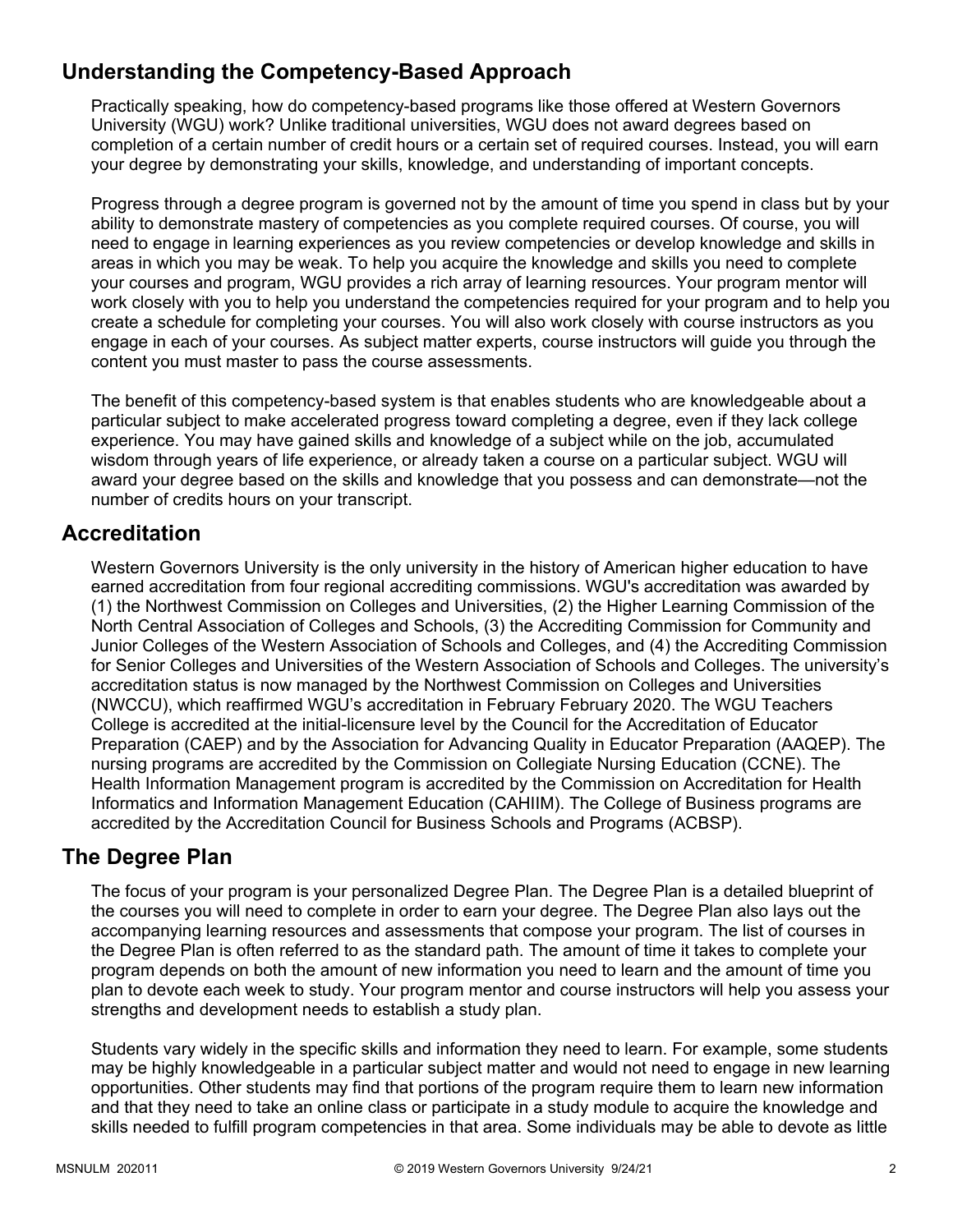as 15–20 hours per week to the program, while others may need to devote more time. For this reason, pre-assessments are there to help your program mentor form a profile of your prior knowledge and create a personalized Degree Plan.

# **How You Will Interact with Faculty**

At WGU, faculty serve in specialized roles, and they will work with you individually to provide the guidance, instruction, and support you will need to succeed and graduate. As a student, it is important for you to take advantage of this support. It is key to your progress and ultimate success. Upon your enrollment, you will be assigned a program mentor—an expert in your field of study who will provide you with regular program-level guidance and support from the day you start until the day you graduate. Your program mentor will set up regular telephone appointments (weekly at first) with you, which you will be expected to keep. The mentor will review program competencies with you and work with you to develop a plan and schedule for your coursework. Your program mentor will serve as your main point of contact throughout your program—helping you set weekly study goals, recommending specific learning materials, telling you what to expect in courses, and keeping you motivated. In addition to regular calls, your program mentor is available to help you resolve questions and concerns as they arise.

You will also be assigned to a course instructor for each course. Course instructors are doctoral-level subject matter experts who will assist your learning in each individual course. When you begin a new course, your assigned course instructor will actively monitor your progress and will be in touch to offer one-on-one instruction and to provide you with information about webinars, cohort sessions, and other learning opportunities available to help you acquire the competencies you need to master the course. Your course instructor can discuss your learning for the course, help you find answers to content questions, and give you the tools to navigate the course successfully. In addition, you will communicate with course instructors by posting in the online learning community and participating in live discussion sessions such as webinars and cohorts.

For many of the courses at WGU, you will be required to complete performance assessments. These include reports, papers, presentations, and projects that let you demonstrate your mastery of the required competencies. A separate group of faculty members, called evaluators, will review your work to determine whether it meets requirements. Evaluators are also subject matter experts in their field of evaluation. If your assessment needs further work before it "passes," these evaluators, who review your work anonymously, will provide you with instructional feedback to help you meet evaluation standards and allow you to advance.

# **Connecting with Other Mentors and Fellow Students**

As you proceed through your Degree Plan, you will have direct contact with multiple faculty members. These communications can take a variety of forms, including participation in one-on-one discussions, chats in the learning communities, and live cohort and webinar opportunities. As a WGU student, you will have access to your own personal MyWGU Student Portal, which will provide a gateway to your courses of study, learning resources, and learning communities where you will interact with faculty and other students.

The learning resources in each course are specifically designed to support you as you develop competencies in preparation for your assessments. These learning resources may include reading materials, videos, tutorials, cohort opportunities, community discussions, and live discussions that are guided by course instructors who are experts in their field. You will access your program community during your orientation course to network with peers who are enrolled in your program and to receive continued support through professional enrichment and program-specific chats, blogs, and discussions. WGU also provides Student Services associates to help you and your program mentor solve any special problems that may arise.

# **Orientation**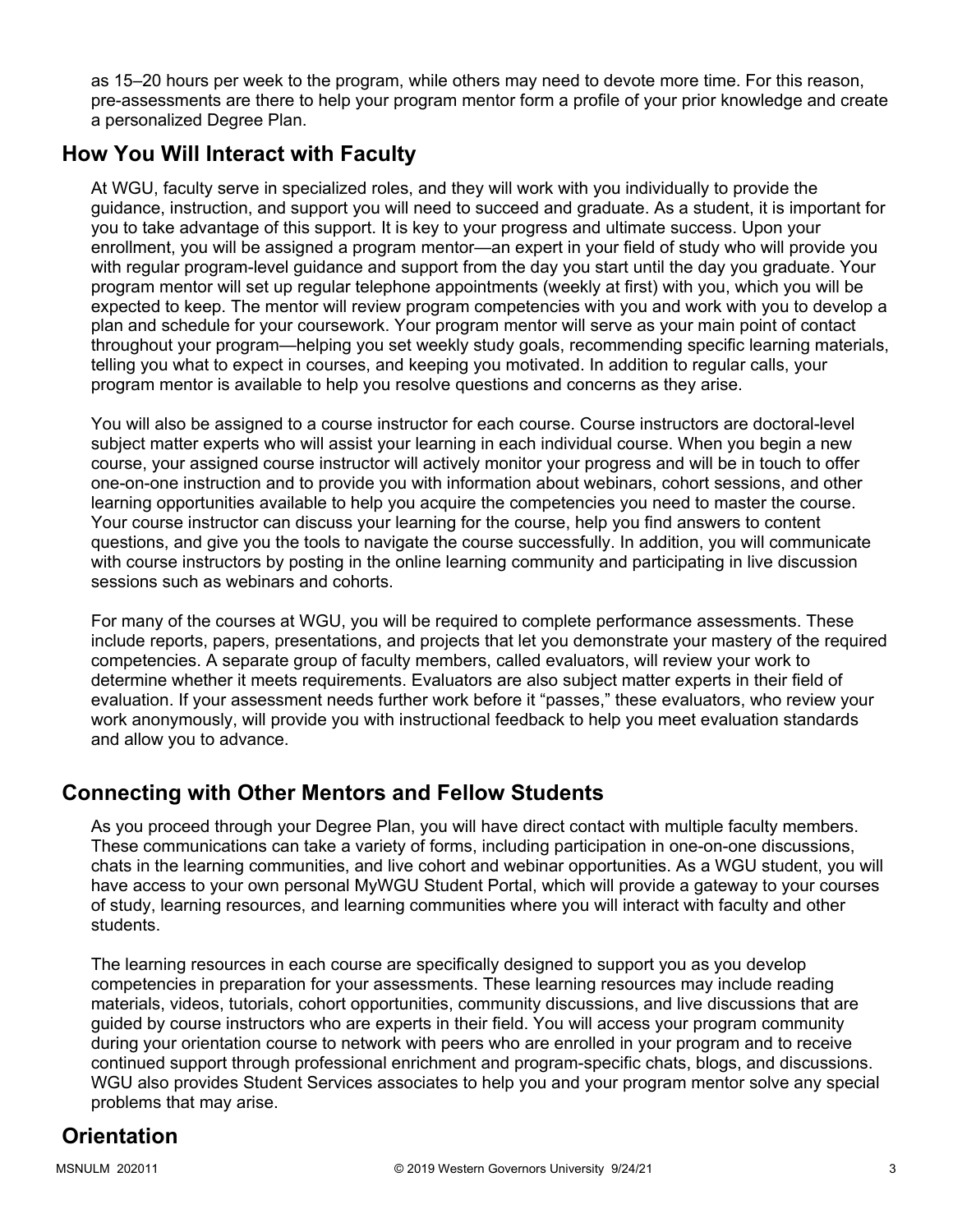The WGU orientation course focuses on acquainting you with WGU's competency-based model, distance education, technology, and other resources and tools available for students. You will also utilize WGU program and course communities, participate in activities, and get to know other students at WGU. The orientation course must be completed before you can start your first term at WGU.

# **Transferability of Prior College Coursework**

Because WGU is a competency-based institution, it does not award degrees based on credits but rather on demonstration of competency. However, if you have completed college coursework at another accredited institution, or if you have completed industry certifications, you may have your transcripts and certifications evaluated to determine if you are eligible to receive some transfer credit. The guidelines for determining what credits will be granted varies based on the degree program. Students entering graduate programs must have their undergraduate degree verified before being admitted to WGU. To review more information in regards to transfer guidelines based on the different degree programs, you may visit the Student Handbook found at the link below and search for "Transfer Credit Evaluation."

### [Click here for the Student Handbook](http://cm.wgu.edu/)

WGU does not waive any requirements based on a student's professional experience and does not perform a "résumé review" or "portfolio review" that will automatically waive any degree requirements. Degree requirements and transferability rules are subject to change in order to keep the degree content relevant and current.

Remember, WGU's competency-based approach lets you take advantage of your knowledge and skills, regardless of how you obtained them. Even when you do not directly receive credit, the knowledge you possess may help you accelerate the time it takes to complete your degree program.

## **Continuous Enrollment, On Time Progress, and Satisfactory Academic Progress**

WGU is a "continuous enrollment" institution, which means you will be automatically enrolled in each of your new terms while you are at WGU. Each term is six months long. Longer terms and continuous enrollment allow you to focus on your studies without the hassle of unnatural breaks between terms that you would experience at a more traditional university. At the end of every six-month term, you and your program mentor will review the progress you have made and revise your Degree Plan for your next sixmonth term.

WGU requires that students make measurable progress toward the completion of their degree programs every term. We call this "On-Time Progress," denoting that you are on track and making progress toward on-time graduation. As full-time students, graduate students must enroll in at least 8 competency units each term, and undergraduate students must enroll in at least 12 competency units each term. Completing at least these minimum enrollments is essential to On-Time Progress and serves as a baseline from which you may accelerate your program. We measure your progress based onthe courses you are able to pass, not on your accumulation of credit hours or course grades. Every time you pass a course, you are demonstrating that you have mastered skills and knowledge in your degree program. For comparison to traditional grading systems, passing a course means you have demonstrated competency equivalent to a "B" grade or better.

WGU assigns competency units to each course in order to track your progress through the program. A competency unit is equivalent to one semester credit of learning. Some courses may be assigned 3 competency units while others may be as large as 12 competency units.

Satisfactory Academic Progress (SAP) is particularly important to students on financial aid because you must achieve SAP in order to maintain eligibility for financial aid. We will measure your SAP quantitatively by reviewing the number of competency units you have completed each term. In order to remain in good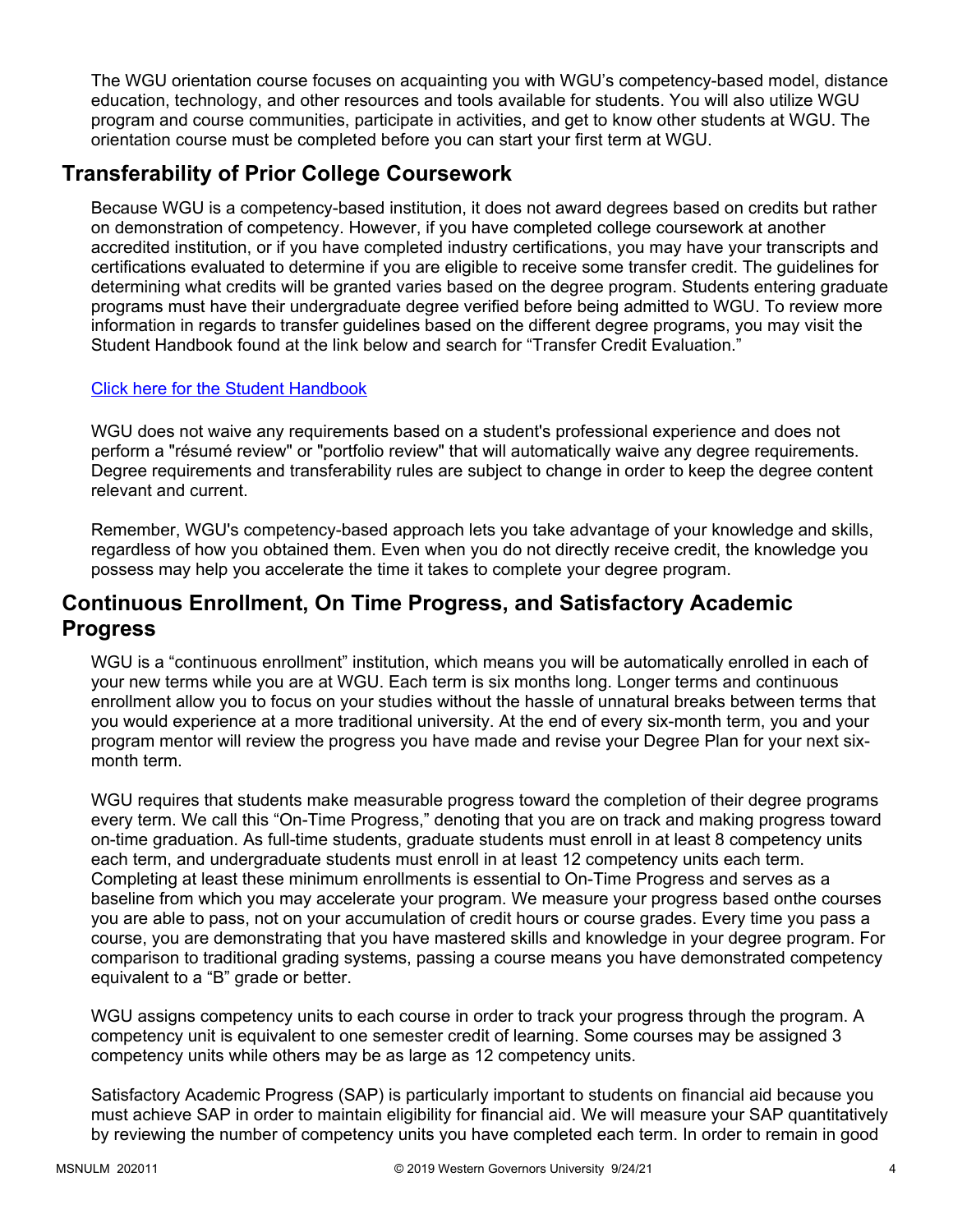academic standing, you must complete at least 66.67% of the units you attempt over the length of your program—including any courses you add to your term to accelerate your progress. Additionally, during your first term at WGU you must pass at least 3 competency units in order to remain eligible for financial aid. We know that SAP is complex, so please contact a financial aid counselor should you have additional questions. \*Please note: The Endorsement Preparation Program in Educational Leadership is not eligible for federal financial aid.

### **Courses**

Your Degree Plan includes courses needed to complete your program. To obtain your degree, you will be required to demonstrate your skills and knowledge by completing the assessment(s) for each course. In general there are two types of assessments: performance assessments and objective assessments. Performance assessments contain, in most cases, multiple scored tasks such as projects, essays, and research papers. Objective assessments include multiple-choice items, multiple-selection items, matching, short answer, drag-and-drop, and point-and-click item types, as well as case study and videobased items. Certifications verified through third parties may also be included in your program. More detailed information about each assessment is provided in each course of study.

### **Learning Resources**

WGU works with many different educational partners, including enterprises, publishers, training companies, and higher educational institutions, to provide high-quality and effective learning resources that match the competencies you are developing. These vary in type, and may be combined to create the best learning experience for your course. A learning resource can be an e-textbook, online module, study guide, simulation, virtual lab, tutorial, or a combination of these. The cost of most learning resources are included in your tuition and Learning Resource Fee. They can be accessed or enrolled for through your courses. Some degree-specific resources are not covered by your tuition, and you will need to cover those costs separately. WGU also provides a robust library to help you obtain additional learning resources, as needed.

Mobile Compatibility:

The following article provides additional details about the current state of mobile compatibility for learning resources at WGU. It includes a list that can be referenced to determine the mobile friendliness of all core course materials used in a program.

[Student Handbook article: Can I use my mobile device for learning resources?](https://cm.wgu.edu/t5/Frequently-Asked-Questions/Can-I-use-my-mobile-device-for-learning-resources/ta-p/396)

### **Standard Path**

As previously mentioned, competency units (CUs) have been assigned to each course in order to measure your academic progress. If you are an undergraduate student, you will be expected to enroll in a minimum of 12 competency units each term. Graduate students are expected to enroll in a minimum of 8 competency units each term. A standard plan for a student for this program who entered WGU without any transfer units would look similar to the one on the following page. Your personal progress can be faster, but your pace will be determined by the extent of your transfer units, your time commitment, and your determination to proceed at a faster rate.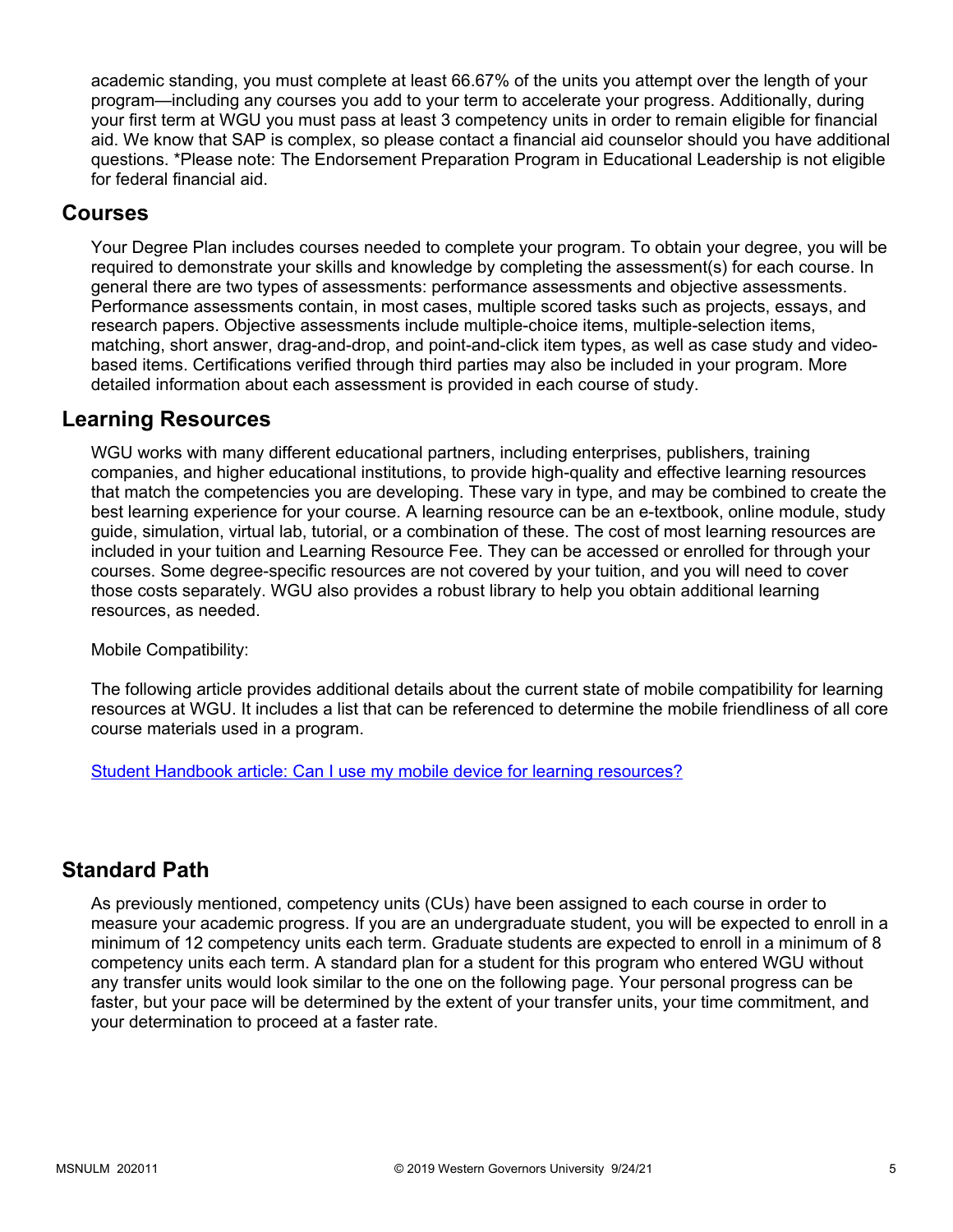# **Standard Path** *for* **Master of Science, Nursing - Leadership and Management (BSN to MSN)**

| <b>Course Description</b>                                                | <b>CU<sub>s</sub></b> | <b>Term</b> |
|--------------------------------------------------------------------------|-----------------------|-------------|
| Professional Presence and Influence                                      | 2                     |             |
| Essentials of Advanced Nursing Roles and Interprofessional Practice      | $\overline{2}$        |             |
| Quality Outcomes in a Culture of Value-Based Nursing Care                | $\overline{2}$        |             |
| Informatics for Transforming Nursing Care                                | 3                     |             |
| Leadership and Management in Complex Healthcare Systems                  | 3                     | 2           |
| Advancing Evidence-Based Innovation in Nursing Practice                  | 3                     | 2           |
| <b>Advanced Pathopharmacological Foundations</b>                         | 3                     | 2           |
| Advanced Health Assessment for Patients and Populations                  | 3                     | 3           |
| Leading with Personal Mastery                                            | $\overline{2}$        | 3           |
| <b>Business Case Analysis for Healthcare Improvement</b>                 | $\overline{2}$        | 3           |
| Managing Resources in an Era of Disruption                               | $\overline{2}$        | 3           |
| Strategically Planning the Execution of a Healthcare Improvement Project | $\mathfrak{D}$        | 4           |
| Evidence-Based Measures for Evaluating Healthcare Improvements           | 2                     | 4           |
| Nursing Leadership and Management Field Experience                       | 3                     | 4           |
| Nursing Leadership and Management Capstone                               | 2                     |             |

# **Changes to Curriculum**

WGU publishes an Institutional Catalog, which describes the academic requirements of each degree program. Although students are required to complete the program version current at the time of their enrollment, WGU may modify requirements and course offerings within that version of the program to maintain the currency and relevance of WGU's competencies and programs. When program requirements are updated, students readmitting after withdrawal from the university will be expected to re-enter into the most current catalog version of the program.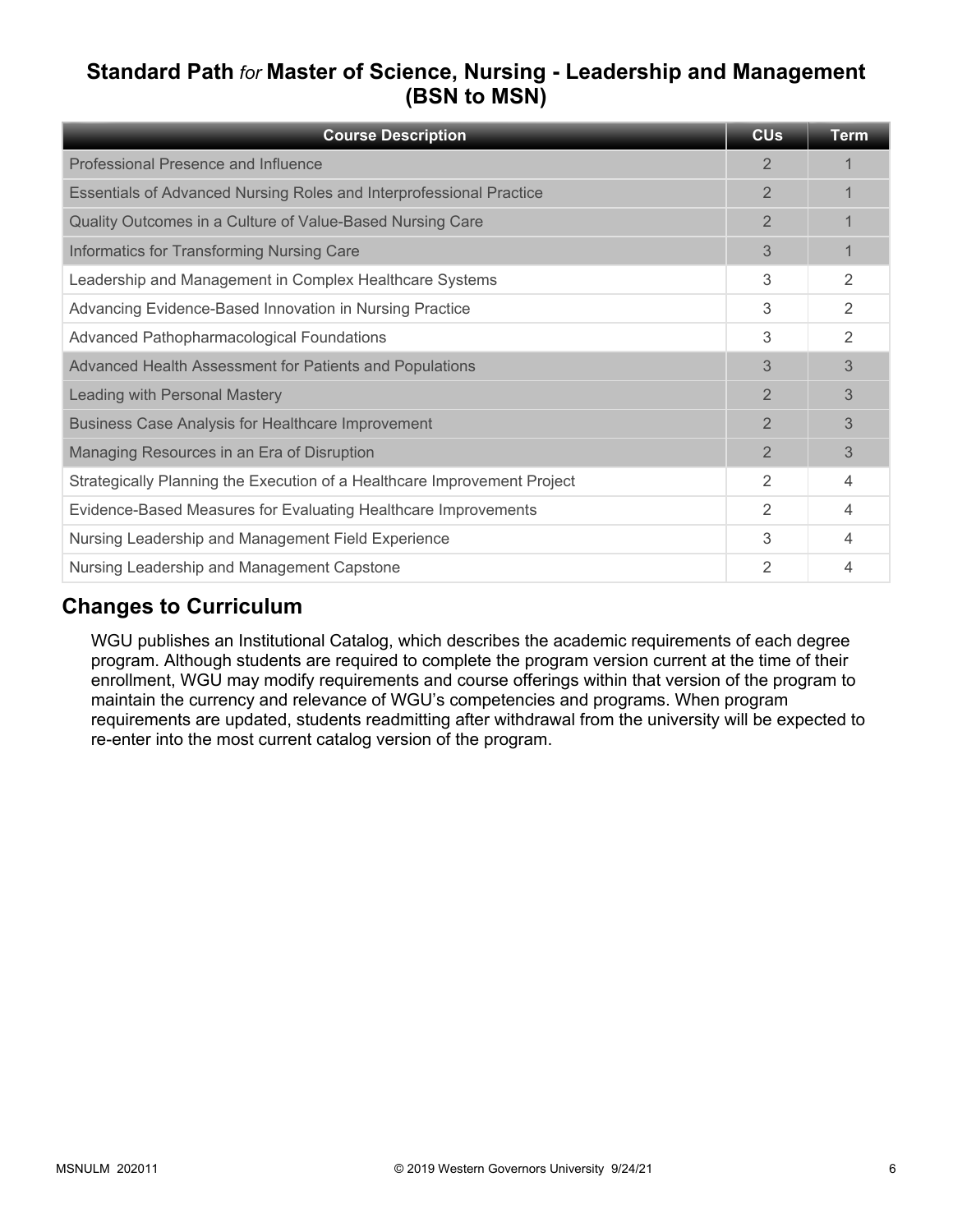# **Areas of Study** for **Master of Science, Nursing - Leadership and Management (BSN to MSN)**

The following section includes the areas of study in the program, with their associated courses. Your specific learning resources and level of instructional support will vary based on the individual competencies you bring to the program and your confidence in developing the knowledge, skills, and abilities required in each area of the degree. The Degree Plan and learning resources are dynamic, so you need to review your Degree Plan and seek the advice of your mentor regarding the resources before you purchase them.

## **MSN Core**

### **Professional Presence and Influence**

Professional Presence and Influence is a masters-level course designed to guide students towards an enhanced state of presence, where therapeutic relationships are built between nurse and patient. Students will learn techniques for self-care practices that result in enhanced mental and physical wellbeing and that ensure ethically-generated patient care. Presence is an intrapersonal and interpersonal quality that allows the nurse to relate to others and to be aware of the world around them. The characteristics of presence, which include holism, intimacy, sensitivity and adaptability, create a heightened sense of awareness that fosters therapeutic relationships between the nurse and patient. Developing a mindful, authentic presence is central to health and spiritual practices in several cultures and a major element of leadership. Students will intentionally develop a focused mindfulness practice that will influence patient outcomes and lead to conditions that create joy in the workplace.

*This course covers the following competencies:*

- *Begin your course by discussing your course planning tool report with your instructor and creating your personalized course plan together.*
- *The graduate promotes a healthy work environment by demonstrating a professional presence that includes selfawareness characteristics.*
- *The graduate develops solutions and strategies that build positive relationships and promote mindfulness in the workplace.*
- *The graduate recommends social communication strategies and technologies to promote a sense of caring and belonging.*
- *The graduate applies the principles of improvement science to solve the problem of hostility in the workplace and initiate organizational change designed to promote health and joy in the workplace.*
- *The graduate implements the principles of academic writing to produce clear, concise, and evidence-based written communications.*

### **Essentials of Advanced Nursing Roles and Interprofessional Practice**

Essentials of Advanced Nursing Roles and Interprofessional Practice explores essential characteristics of the advanced professional nurse in the role of leader, educator, practitioner, or informatics specialist. In this course, students will apply evidence-based strategies to facilitate interprofessional collaboration on teams. Students will explore the role of nurses in advocating for change at the bedside, as well as leading teams to advocate for health policy reform. Students will gather and analyze data to identify patients and populations at risk and recommend policy change to improve health outcomes in the community.

*This course covers the following competencies:*

- *Begin your course by discussing your course planning tool report with your instructor and creating your personalized course plan together.*
- *The graduate recommends strategies for practicing lifelong learning skills to encourage the continuous improvement essential for practicing as an advanced nursing professional.*
- *The graduate recommends legal and regulatory policies that advocate for improved health outcomes in patients and populations.*
- *The graduate analyzes the roles and interaction of interprofessional team members to assess the resulting impact on healthcare outcomes.*
- *The graduate analyzes organizational performance data to guide recommendations for improving healthcare outcomes and disseminating results to a professional community.*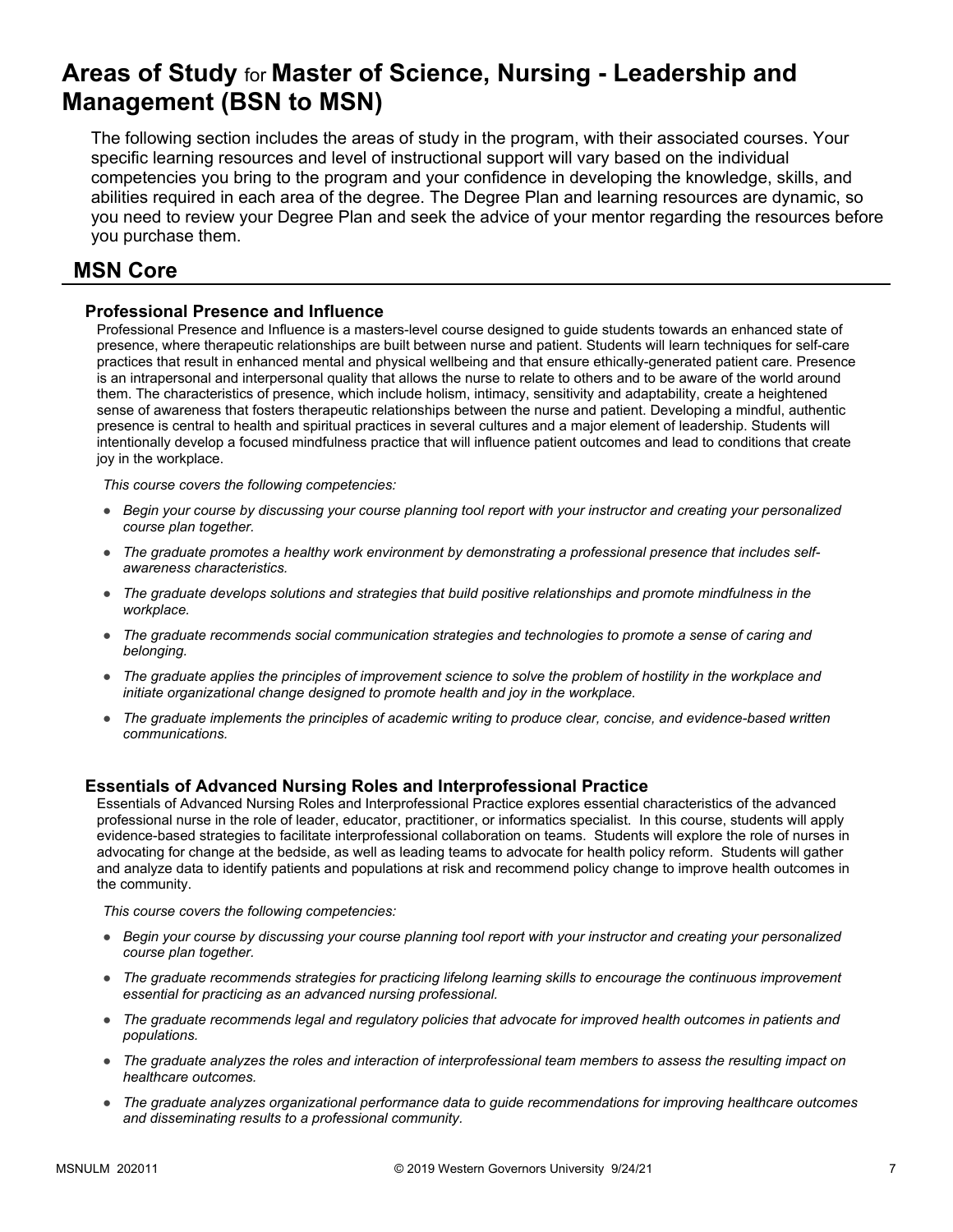### **Quality Outcomes in a Culture of Value-Based Nursing Care**

Quality Outcomes in a Culture of Value-Based Nursing Care incorporates current standards of quality and safety within the context of value-based care. In a value-based healthcare system, the benefits are derived from measuring health outcomes against the cost of delivering the outcomes. These benefits are then extended to patients, providers, payers, suppliers, and society as a whole. This course introduces new healthcare delivery models, which stress a team-oriented approach to patient care and sharing of patient data so that care is coordinated, and outcomes can be measured easily. Emphasis is placed on performance and quality improvement methods that underlie value-based nursing care. The nurse in advanced practice today must exemplify the standards of quality and safety and be prepared to lead the delivery of value-based patient-centered care.

*This course covers the following competencies:*

- *Begin your course by discussing your course planning tool report with your instructor and creating your personalized course plan together.*
- *The graduate analyzes the culture of continuous quality improvement and the provision of value-based care to optimize patient outcomes using a systems-thinking analytic approach.*
- *The graduate develops a systematic process that incorporates quality measures and benchmarks to assess organizational strengths and vulnerabilities.*
- *The graduate integrates performance and process improvement methodologies to develop solutions for identified quality and safety gaps in the practice setting.*
- *The graduate establishes measurable metrics and processes to evaluate the effectiveness of value-based care strategies and initiatives.*

### **Informatics for Transforming Nursing Care**

Informatics for Transforming Nursing Care integrates nursing science with multiple information and analytical sciences to identify, define, manage, and communicate data, information, knowledge, and wisdom in nursing practice. Students will acquire knowledge and skills to apply informatics concepts, communications, and data that are critical to facilitating interprofessional data-driven decision-making. It is designed to build competence in the use of patient- and populationbased applications that inform and support the transformation of nursing care delivery toward a future of value-based quality nursing care that improves health outcomes. This course aligns theoretical concepts with practical applications of informatics and is consistent with the functional areas and responsibilities of informatics nurses as defined by American Nurses Association Scope and Standards for nursing informatics.

*This course covers the following competencies:*

- *Begin your course by discussing your course planning tool report with your instructor and creating your personalized course plan together.*
- *The graduate analyzes the theoretical and conceptual underpinnings of the nursing informatics scope and standards to improve patient experience and health outcomes.*
- *The graduate determines how technology and informatics can be optimized to improve the patient experience and lower healthcare costs.*
- *The graduate analyzes core administrative systems to support the management of safe, cost-effective, and high-quality healthcare.*
- *The graduate analyzes data from population-based systems to mitigate public health threats and decrease incidence of disease.*
- *The graduate designs data collection tools and processes to capture, analyze, and report health indicators and outcomes.*
- *The graduate refines data to visually represent, forecast, monitor, and report progress in meeting healthcare outcomes.*

### **Leadership and Management in Complex Healthcare Systems**

Leadership and Management in Complex Healthcare Systems prepares graduate nurses to be thoughtful strategists and informed decision makers who serve as strong leaders in high performing healthcare systems. Students develop competencies for managing diverse teams in complex systems, monitoring and measuring organizational performance, allocating financial and human resources, and leading change towards a transformed healthcare system. Additionally, students acquire the knowledge and skills to become full partners with other healthcare professionals by demonstrating nurse contributions toward high-quality care to patients and populations, while working collaboratively with interprofessional teams.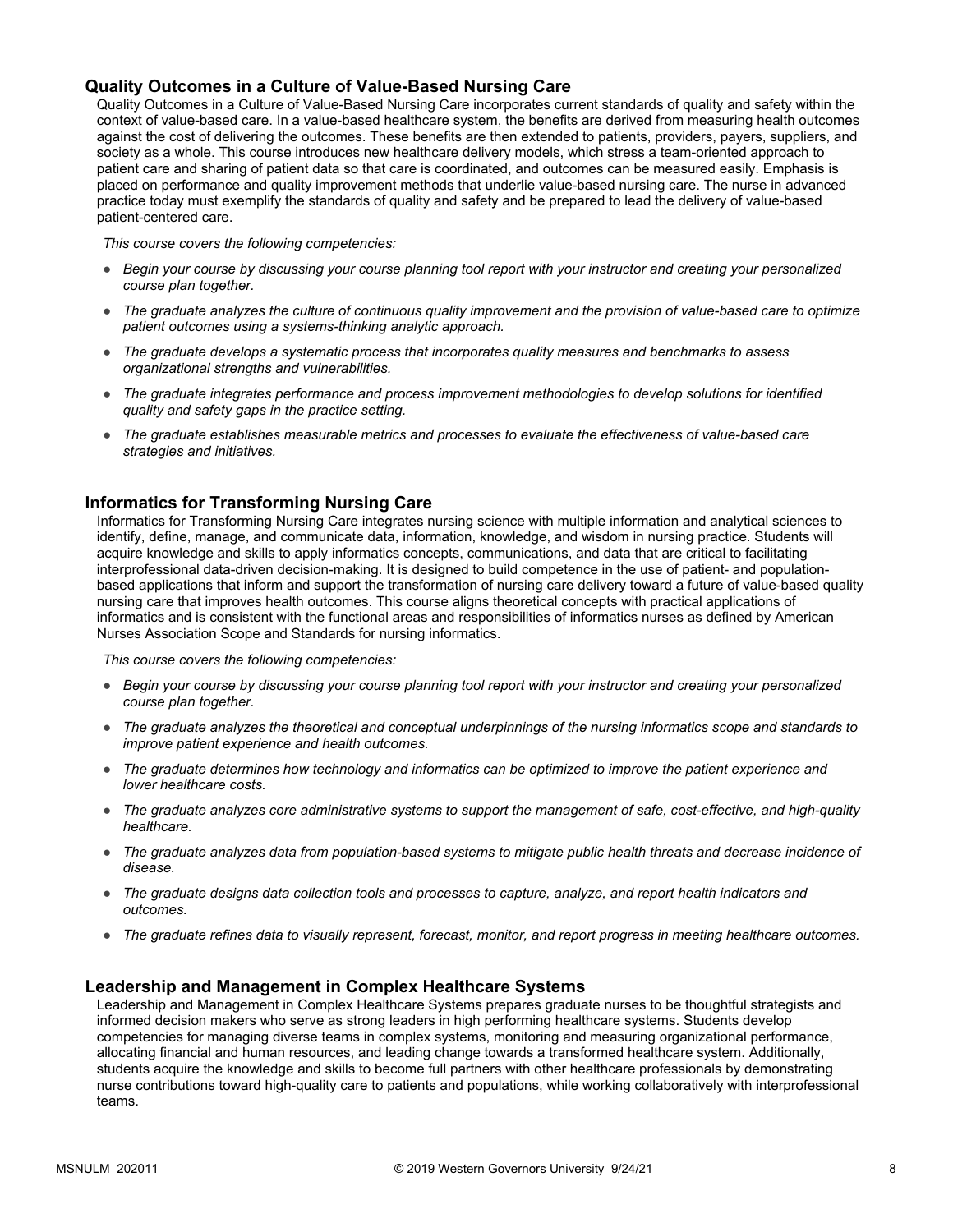*This course covers the following competencies:*

- *Begin your course by discussing your course planning tool report with your instructor and creating your personalized course plan together.*
- *The graduate determines the effective leadership skills and approaches required to navigate a diverse staff in a changing healthcare environment.*
- *The graduate creates communication and change management plans to foster a culture of innovation.*
- *The graduate analyzes data to measure progress in meeting organizational performance indicators in complex healthcare systems.*
- *The graduate determines system-level factors necessary to support and empower interprofessional teams.*
- *The graduate validates key performance indicators to measure the impact of nursing care on patient and population outcomes.*
- *The graduate proposes a strategic business plan to start a nurse-managed practice.*

#### **Advancing Evidence-Based Innovation in Nursing Practice**

Advancing Evidence-Based Innovation in Nursing Practice introduces students to the dynamic union of healthcare innovation and evidence. Core competencies and behaviors required to be a nurse innovator are discussed. Strategies for measuring innovation at various system levels are presented, as well as techniques for synthesizing and disseminating evidence to advance innovation in healthcare. The skills needed to appraise the quality of diverse sources of evidence are presented within the framework of evidence-based practice. This course focuses on identifying new and emerging sources of evidence that can inform, translate, and scale the complexity of leading innovation in healthcare organizations. Students will experience building communities of practice for collaboratively developing innovative practices and policies designed to improve the health of populations and enhance the patient experience of care.

*This course covers the following competencies:*

- *Begin your course by discussing your course planning tool report with your instructor and creating your personalized course plan together.*
- *The graduate analyzes evidence from research, clinical expertise, and patient experiences to contribute to the innovation of healthcare practices and policies*
- *The graduate incorporates research strategies and processes to search and review relevant evidence from credible sources.*
- *The graduate evaluates innovative best practices that support outcomes-driven healthcare practices.*
- *The graduate incorporates new evidence from big data and emerging technologies to design innovative practices.*
- *The graduate applies the theory of disruption when developing innovative strategies to improve healthcare outcomes.*
- *The graduate synthesizes credible sources of evidence to propose innovative patient care practice guidelines, organizational goals and strategies, and population-based care policies.*

#### **Advanced Pathopharmacological Foundations**

Advanced Pathopharmacological Foundations provides advanced practice nurses foundational knowledge in the many pathologies encountered in practice today. Advancing from the cellular to the body system level, this course examines the pathologies of common conditions seen in healthcare today. Consideration is also given to the human affective response to alterations in health. There are no prerequisites for this course.

*This course covers the following competencies:*

- *Begin your course by discussing your course planning tool report with your instructor and creating your personalized course plan together.*
- *The graduate assesses alterations in cellular and genetic composition to determine the body's self-defense mechanisms to maintain homeostasis.*
- *The graduate analyzes the etiology and pathophysiological alterations associated with common conditions across the lifespan to determine appropriate treatment plans.*
- *Connecting Pathology with Disease Manifestation The graduate analyzes pathopharmacological concepts and mechanisms of common conditions to guide clinical decision making.*
- *The graduate assesses developmental, racial, ethnic, and cultural manifestations of pathopharmacology to determine their influence on patient outcomes.*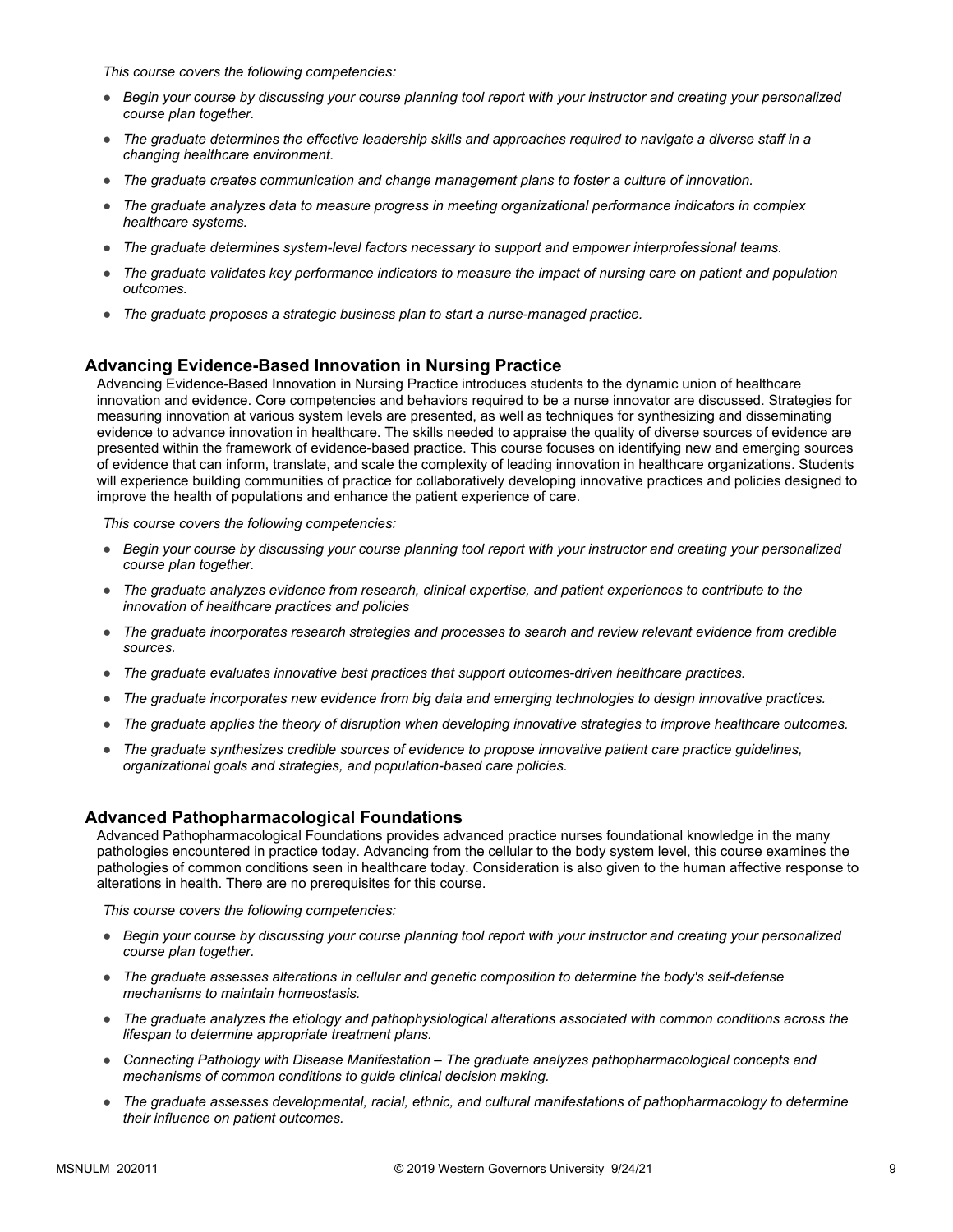- *The graduate distinguishes between relevant and irrelevant assessment findings to minimize pathologies and manage pharmacotherapeutics to promote optimal patient outcomes.*
- *The graduate traces human responses to disease processes across the lifespan to identify holistic treatment options.*

### **Advanced Health Assessment for Patients and Populations**

Advanced Health Assessment of Patients and Populations builds on prior physical health assessment knowledge and skills acquired during undergraduate studies by focusing on the advanced assessment of biopsychosocial and sociocultural contexts in patients and populations across the life span. This course emphasizes the use of a comprehensive health promotion, disease prevention, and health restoration model to address health concerns in patients and communities. Students will acquire advanced assessment knowledge and skills for clinical interviewing, focused history taking, critical diagnostic reasoning, and clinical decision-making using a problem-focused framework that integrates authentic experiences with practical knowledge of health patterns in patients and communities.

*This course covers the following competencies:*

- *Begin your course by discussing your course planning tool report with your instructor and creating your personalized course plan together.*
- *The graduate assesses the physical, biopsychosocial, cultural, spiritual, and environmental elements to improve health in patients and populations.*
- *The graduate distinguishes comprehensive assessment strategies appropriate to evaluating the health of diverse patients across the life span.*
- *The graduate analyzes assessment data to create health promotion plans for patients and communities.*
- *The graduate performs a focused physical examination to identify applicable differential diagnoses based on evidence from the collected data.*
- *The graduate analyzes epidemiologic methods to assess the health of communities and populations.*
- *The graduate constructs strategies to develop disease prevention and control interventions.*

### **Leadership and Management Specialty**

#### **Leading with Personal Mastery**

Leading with Personal Mastery prepares the advanced professional nurse to demonstrate self-awareness, selfmanagement, executive function, and social awareness skills while leading and managing in diverse healthcare settings. In this course, students will learn how to incorporate these skills when developing personal relationships and building teams. Developing both social and emotional intelligence as a nurse leader will ensure that students have the ability develop strong relationships and make wise decisions when interacting with others. Increasing personal mastery will provide students with a set of tools and strategies to improve healthcare by producing high-quality results. Understanding their strengths and weaknesses, as a leader in healthcare will help students create a vision for success that includes making choices that will help balance their work life more effectively.

*This course covers the following competencies:*

- *Begin your course by discussing your course planning tool report with your instructor and creating your personalized course plan together.*
- *The learner designs pathways to achieve personal mastery for leading and managing individuals and teams in diverse healthcare settings.*
- *The learner develops a vision for assuming the role of a leader and manager that includes self-awareness, selfmanagemnet, interpersonal communication, executive function, and social awareness.*
- *The learner applies effective communication and consensus-building strategies when consulting with internal and external stakeholders.*
- *The learner applies the principles of scholarly writing by producing a clear, concise, and evidence-based paper for the purpose of contributing to the body of nursing knowledge.*

#### **Business Case Analysis for Healthcare Improvement**

Business Case Analysis for Healthcare Improvement provides learning experiences that help students develop essential skills for proposing changes that improve and enhance healthcare outcomes. In this course, students will develop a business case during the early stages of a project by assessing the need for the project and the feasibility of initiating a project. Understanding the techniques used to develop a business case will provide students with the skills to obtain buy-in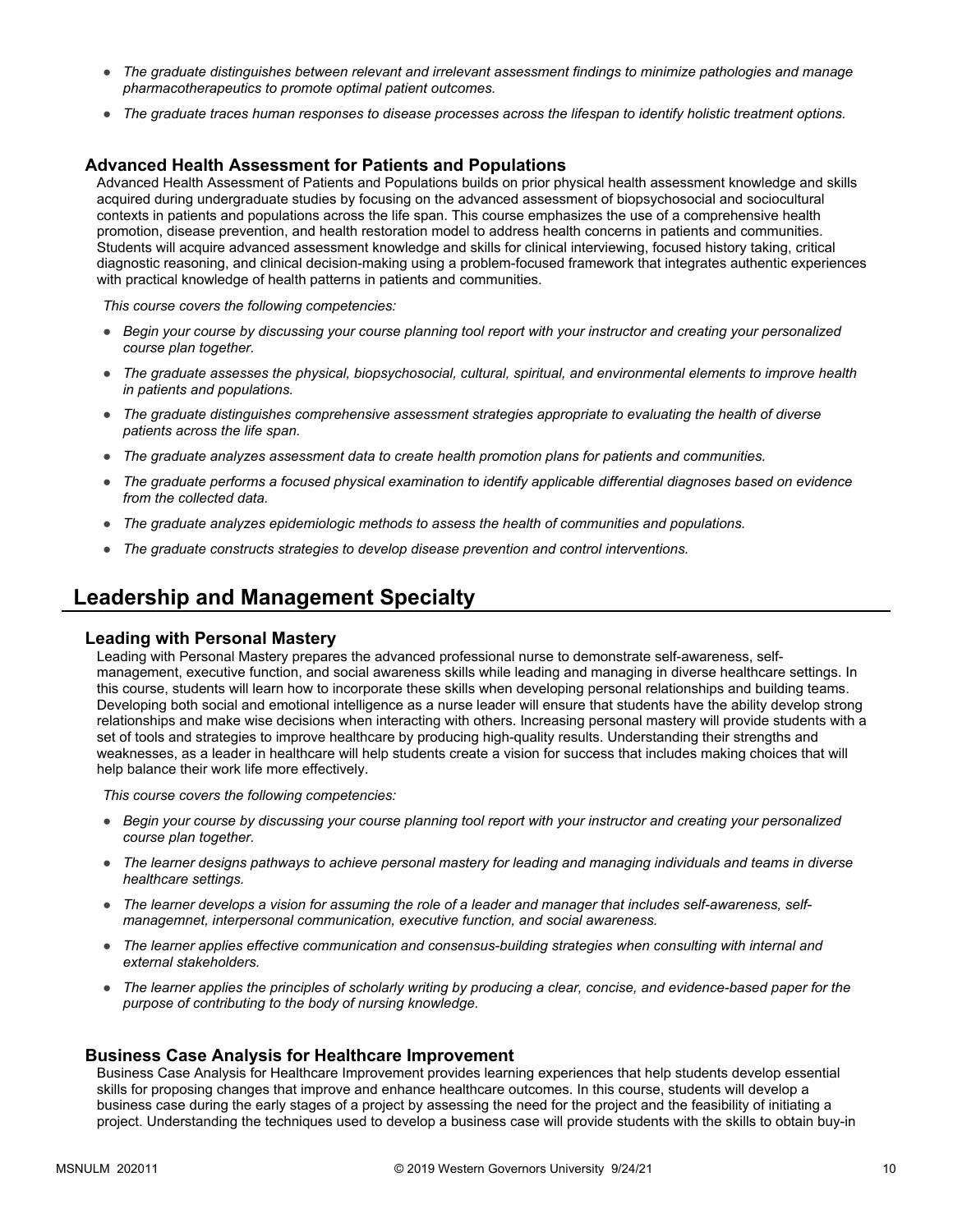from key stakeholders and determine the best value strategy. Writing a strong business case presents the benefits, challenges, costs, and risks of moving forward with the project or maintaining status quo. It compares the current situation to a future vision so key stakeholders can make data-driven decisions to move forward with the project. During the development of a business case in this course, students will collaborate with internal and external stakeholders to initiate a healthcare improvement project (HIP) that is grounded in project management principles and influenced by stakeholder perspectives.

*This course covers the following competencies:*

- *Begin your course by discussing your course planning tool report with your instructor and creating your personalized course plan together.*
- *The learner examines regulatory and compliance requirements for implementing an improvement project comprising systematic activities and processes that are organized and implemented to improve organizational quality, safety, and performance.*
- *The learner collaborates with internal and external stakeholders to assess the need and organizational readiness for a healthcare improvement project using improvement science methods and practices.*
- *The learner describes the four phases of the project management lifecycle that will guide their healthcare improvement project successfully from initiation to closure.*
- *The learner synthesizes relevant evidence, feasibility results, patient preferences, and interdisciplinary stakeholder perspectives to initiate a healthcare improvement project.*

### **Managing Resources in an Era of Disruption**

Managing Human and Financial Resources in an Era of Disruption examines the main premise of people and fiscal leadership. This includes the promotion of healthy work environments through the development of programs in support of mitigating behavior problems for the betterment of work-life balance. Students will analyze business model budgets, revenue streams, and human and financial resource allocation, develop training programs to evaluate compliance and regulatory requirement, and create team building experiences to promote high performing teams by improving engagement, establishing trust, and achieving common goals. Students will assess an organization's mission, vision, and values to establish alignment between healthcare improvement and an organization's principles for management. Changes in healthcare are inevitable, as the business success strategies used in the past are not sufficient for surviving in an era of persistent disruption. This course will help students develop the skills nurse leaders need to become partners in recommending innovative strategies that promote value-based healthcare for the future.

*This course covers the following competencies:*

- *Begin your course by discussing your course planning tool report with your instructor and creating your personalized course plan together.*
- *The learner promotes a healthy work environment by developing programs to mitigate workplace behavior problems and enhance work-life balance.*
- *The learner designs team-building experiences that promote high-performance teams where members trust each other and have the synergy to work together toward common goals.*
- *The learner collaborates with key stakeholders to plan for the use of available resources needed to achieve project aims and goals.*
- *The learner applies human resource principles and practices when developing a project charter that includes planning for adequate human resources for a healthcare improvement project.*

### **Strategically Planning the Execution of a Healthcare Improvement Project**

Strategically Planning the Execution of a Healthcare Improvement Project will help students develop the skills for systems thinking, problem-solving, and data-driven decision-making. In this course, students will plan the implementation of a healthcare improvement project by identifying people, processes, and procedures that need to be in place for implementation. In addition, sociodemographic data on the population that may be affected by the healthcare improvement project will be analyzed to determine risks and opportunities. During this phase, students will perform an assessment of the forces for and against implementing the project. They will also identify short-term objectives and create action plans to align to the vision, mission, and values of the organization where the project will be implemented. Students will also examine the evolution of existing policies, procedures, and processes at the systems level for the purpose of advocating change that will support a healthcare improvement project. During this course, students will plan the implementation of their healthcare improvement project through the use of sociodemographic and health data, strategic planning, and a comprehensive integration of quality and safety concepts.

*This course covers the following competencies:*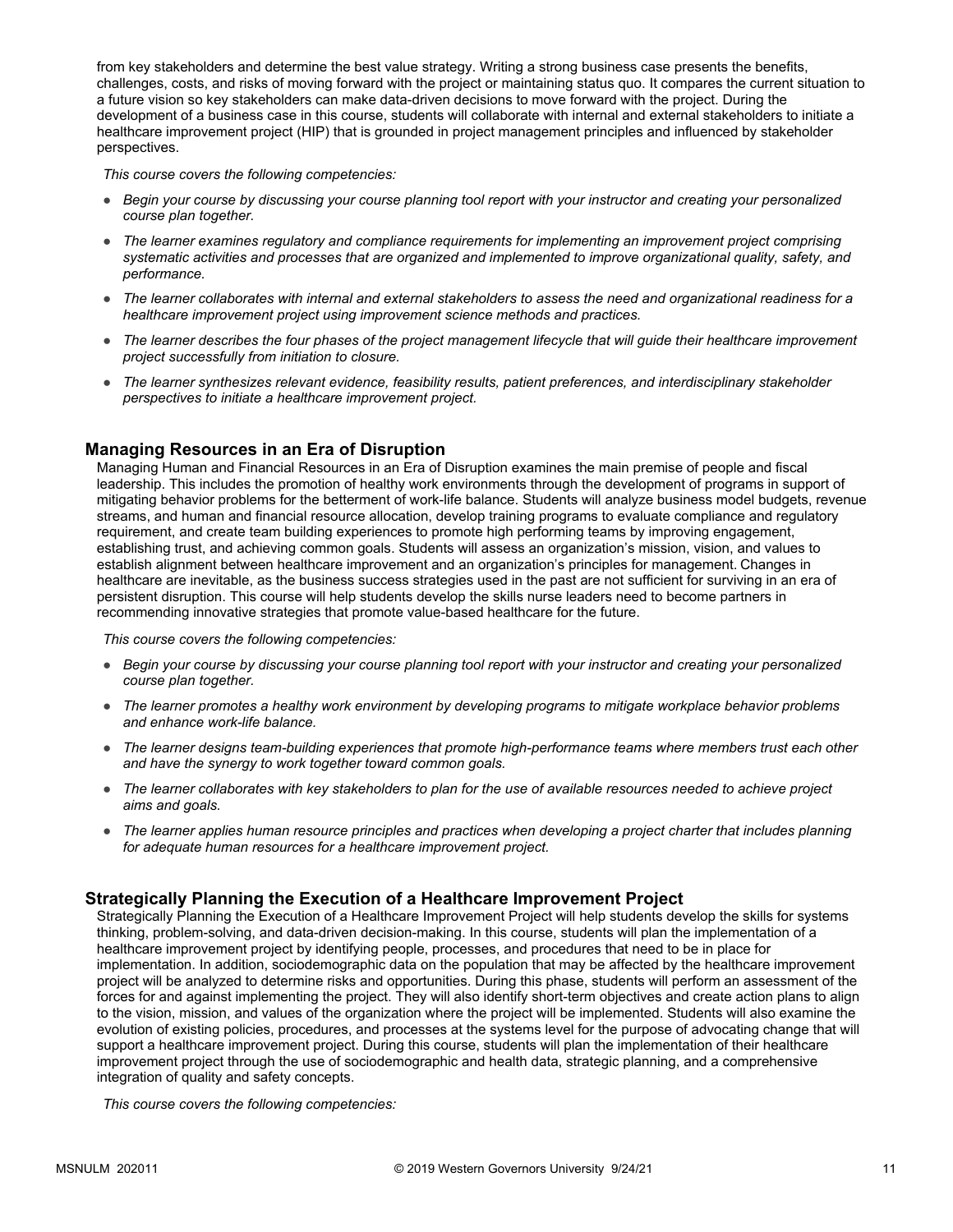- *Begin your course by discussing your course planning tool report with your instructor and creating your personalized course plan together.*
- *The learner evaluates existing policies at the systems level that have the potential to influence the implementation of a healthcare improvement project.*
- The learner uses sociodemographic and social determinants of health data to describe the target populations that will *be affected by a healthcare improvement project.*
- *The learner examines the structure, processes, and outcomes of an organizational plan that may facilitate or impede the implementation of a healthcare improvement project.*
- *The learner leads the development of a collaborative implementation plan that includes oversight of the project and the scope of work with specific tasks, timelines, and deliverables.*

### **Evidence-Based Measures for Evaluating Healthcare Improvements**

Evidence-based measures for evaluating healthcare improvements is an essential component of the planning phase of the healthcare improvement project. In this course, students will determine key performance indicators and metrics used to determine the success of a healthcare improvement project (HIP). The student will develop collaborative partnerships and build consensus with stakeholders to determine how specific data will be collected, managed, and analyzed. This is also an opportunity to discuss data issues and technologies needed for the project. To accomplish this phase, students will also determine the parameters, procedures, and technologies needed for data collection, management, analysis, and reporting.

*This course covers the following competencies:*

- *Begin your course by discussing your course planning tool report with your instructor and creating your personalized course plan together.*
- *The learner collaborates with internal and external stakeholders to identify key success indicators for evaluating the effectiveness of a healthcare improvement project.*
- *The learner determines the most effective technology and data sources for capturing data that will measure the key performance indicators (KPIs) for a health improvement project (HIP).*
- *The learner creates a data collection plan that includes specific data fields and types, collection frequency, data sources, and data security methods.*
- *The learner initiates the process of collaboratively developing a healthcare improvement evaluation plan that addresses stakeholder questions and high-priority areas to measure progress over time, and describes contextual issues that may impact the results.*

### **Nursing Leadership and Management Field Experience**

The Nursing Leadership and Management Field Experience course provides an opportunity for students to apply the knowledge and skills they developed in previous courses toward the successful implementation of their healthcare improvement project (HIP). This phase puts into action all the components of project management that were planned and developed while working collaboratively with key stakeholders to establish the need and feasibility of the HIP, analyzing the organizational readiness for change, and planning the implementation and evaluation phases. In this phase, students will develop and implement a training plan for staff, managers, and leaders. They will also implement the communication plan they developed in a previous course. They will also manage the implementation process by applying organizational standards and practices. Students will demonstrate strong leadership skills when meeting with stakeholders to report the status of the implementation phase and collaboratively problem-solve risks. Completion of the specialty courses is a prerequisite for this course.

*This course covers the following competencies:*

- *The learner utilizes effective communication and relationship-building practices to successfully kick-off the implementation project.*
- *The learner implements the training plan for the purpose of training staff, managers, and/or leaders regarding the implementation of the health improvement project.*
- *The learner implements the training plan for the purpose of training staff, managers, and/or leaders regarding the implementation of the health improvement project.*
- *The learner leads scheduled meetings with internal and external stakeholders for the purpose of providing status updates regarding the implementation process.*

#### **Nursing Leadership and Management Capstone**

The Nursing Leadership and Management Capstone provides students with an opportunity to evaluate and close their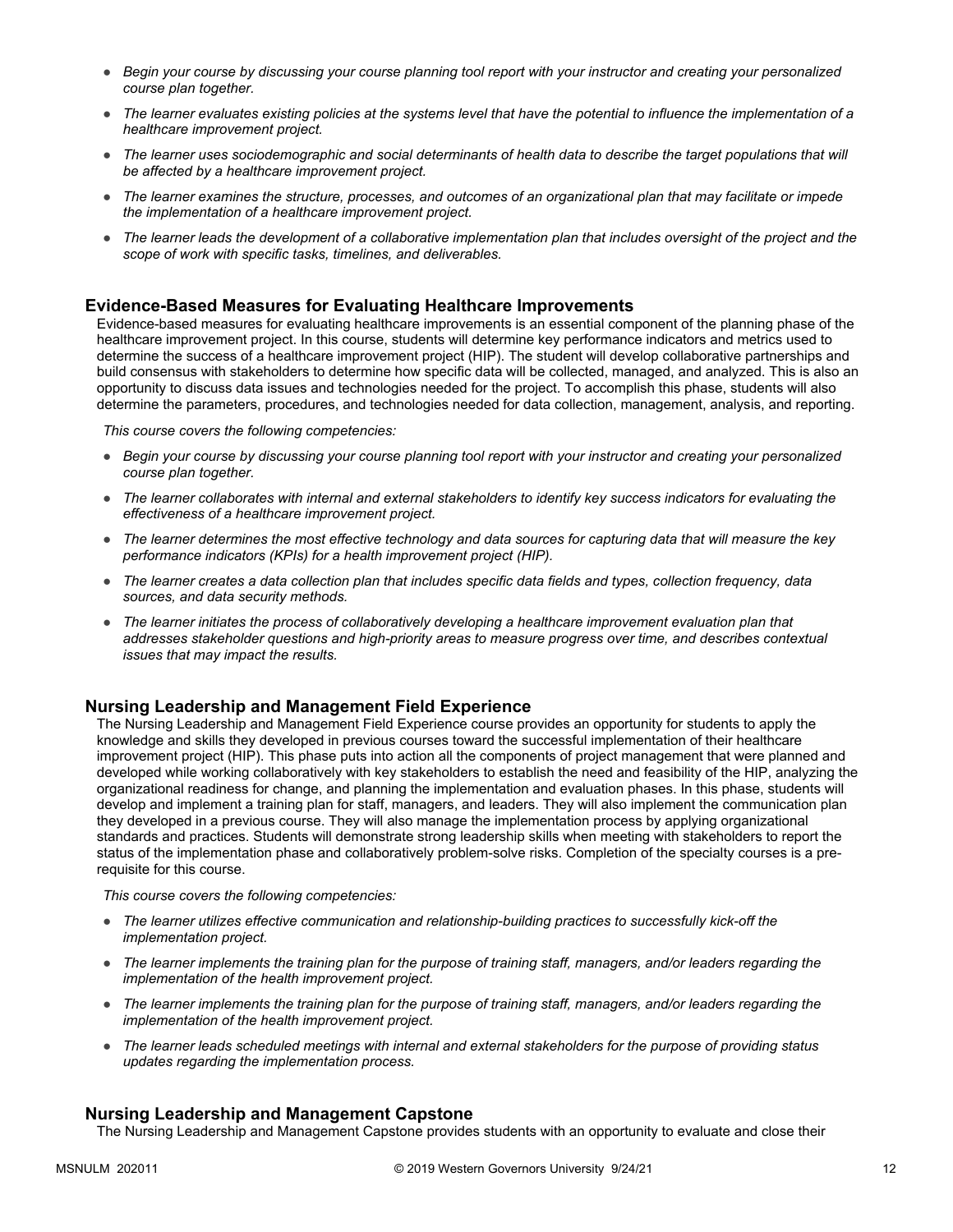capstone project. This is the final course in the MSN Leadership and Management program. Students will evaluate the success of their healthcare improvement project (HIP) by analyzing results, using the key performance indicators and metrics that were identified while planning the evaluation phase. Students will present the results of the improvement project in a final report and presentation with a focus on lessons learned throughout each of the phases: initiation, planning, implementation, and evaluation. Reflective and analytic thinking are essential aspects of a capstone project, as students reflect and report on the successes and challenges encountered in each phase. In this course, students will also have an opportunity to earn the Certified Professional in Healthcare Quality certification by completing and passing the National Association for Healthcare Quality (NAHQ) CPHQ Certification test. Nursing Leadership and Management Field Experience is a prerequisite for this course.

*This course covers the following competencies:*

● *The learner integrates and synthesizes competencies from across the degree program and thereby demonstrates the ability to participate in and contribute value to the chosen professional field.*